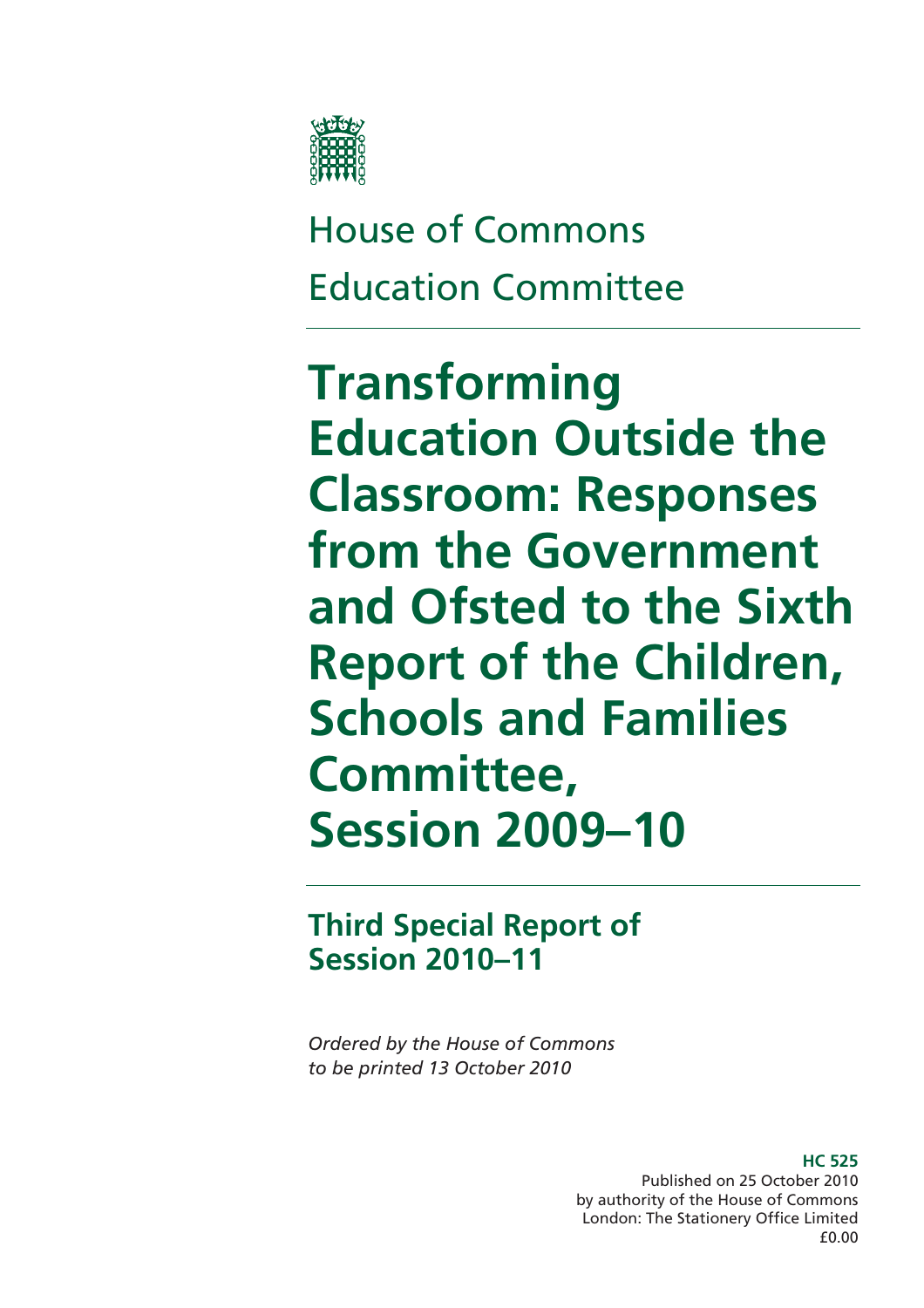## **The Education Committee**

The Education Committee is appointed by the House of Commons to examine the expenditure, administration and policy of the Department for Education and its associated public bodies.

### **Membership at time Report agreed:**

Mr Graham Stuart MP *(Conservative, Beverley & Holderness)* (Chair) Conor Burns MP *(Conservative, Bournemouth West)*  Nic Dakin MP *(Labour, Scunthorpe)*  Pat Glass MP *(Labour, North West Durham)*  Damian Hinds MP *(Conservative, East Hampshire)*  Liz Kendall MP *(Labour, Leicester West)*  Charlotte Leslie MP *(Conservative, Bristol North West)*  Ian Mearns MP *(Labour, Gateshead)*  Tessa Munt MP *(Liberal Democrat, Wells)*  Lisa Nandy MP *(Labour, Wigan)*  Craig Whittaker MP *(Conservative, Calder Valley)* 

### **Powers**

The Committee is one of the departmental select committees, the powers of which are set out in House of Commons Standing Orders, principally in SO No 152. These are available on the Internet via www.parliament.uk

### **Publications**

The Reports and evidence of the Committee are published by The Stationery Office by Order of the House. All publications of the Committee (including press notices) are on the Internet at www.parliament.uk/education-committee

#### **Committee staff**

The current staff of the Committee are Kenneth Fox (Clerk), Elisabeth Bates (Second Clerk), Emma Gordon (Committee Specialist), Benjamin Nicholls (Committee Specialist), Jenny Nelson (Senior Committee Assistant), Kathryn Smith (Committee Assistant), Steven Price (Committee Support Assistant), and Brendan Greene (Office Support Assistant)

#### **Contacts**

All correspondence should be addressed to the Clerk of the Education Committee, House of Commons, 7 Millbank, London SW1P 3JA. The telephone number for general enquiries is 020 7219 6181; the Committee's e-mail address is educom@parliament.uk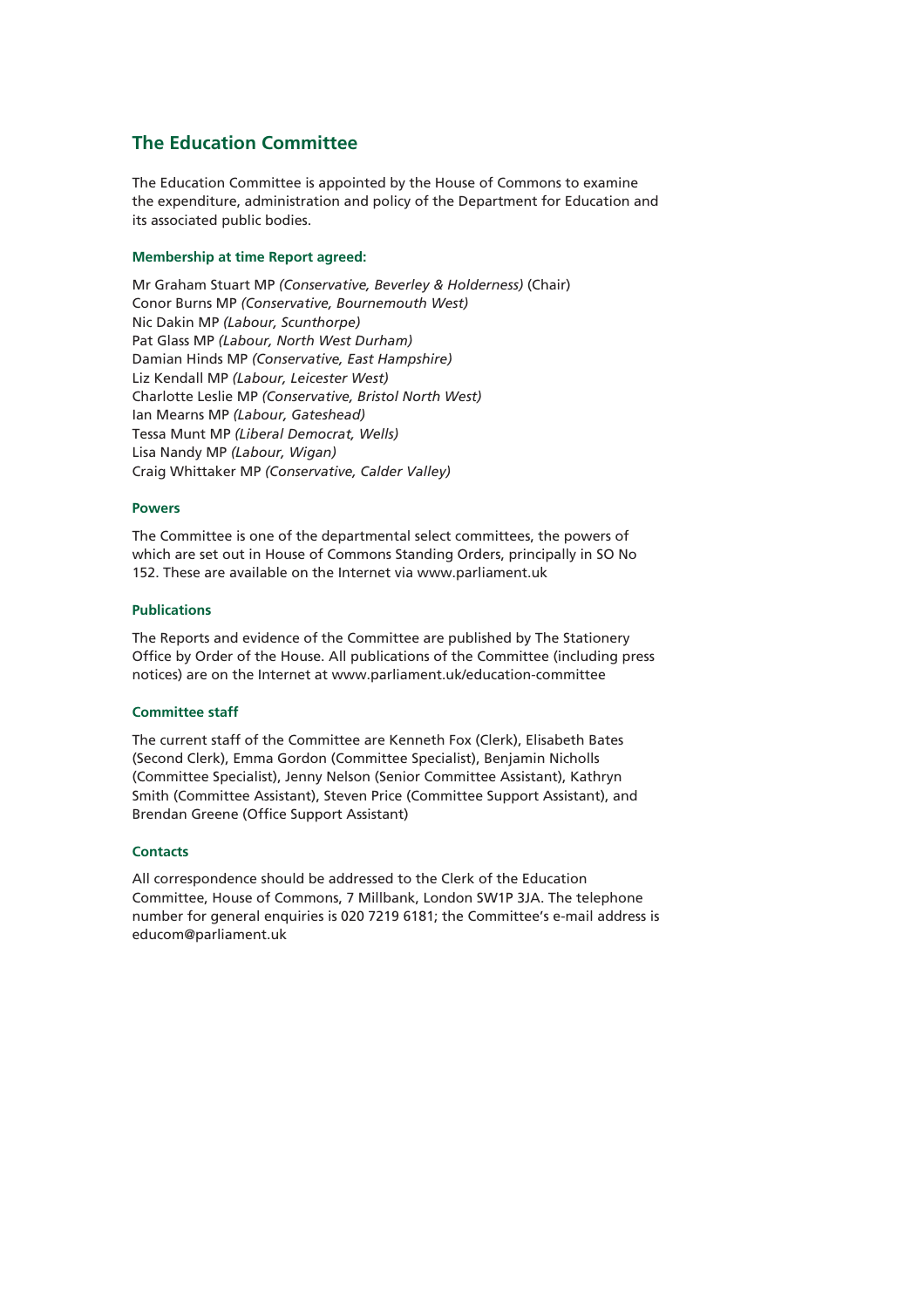# Third Special Report

On 1 April 2010, the Children, Schools and Families Committee published its Sixth Report of Session 2009-10, *Transforming Education Outside the Classroom*.<sup>1</sup> A response from Ofsted was received by the Chair of this Committee on 28 June 2010; the Government response was received on 20 September 2010. The two responses are published as Appendices 1 and 2 to this Report.

# Appendix 1

# **Ofsted's response to the Sixth Report from the Children, Schools and Families Committee, Session 2009–10**

Recommendation 5. We recommend that Ofsted include learning outside the classroom provision—as part of the curriculum—in its inspection framework, and that the Department include pupils' access to such activities in the School Report Card. (Paragraph 25)

# *Ofsted's response*

We welcome the Committee's report and are grateful for the opportunity to respond to the recommendation about learning outside the classroom. The Committee will be aware that the proposals for a school report card have been dropped.

We agree with the emphasis that the Committee gives to the importance of education outside the classroom. Our survey report, '*Learning outside the Classroom*' <sup>2</sup> which was quoted in the Committee's report, evaluated the importance of such learning in primary and secondary schools and colleges. It identified strengths and weaknesses in practice and showed how schools and colleges overcome common barriers that can limit successful learning outside the classroom.

The Ofsted survey report made the following key points.

- When planned and implemented well, learning outside the classroom contributed significantly to the raising of standards and improvements to pupils' personal, social and emotional development.
- Learning outside the classroom was most successful when it was an integral element of long-term curriculum planning and closely linked to classroom activities.
- The schools in the survey relied very heavily on contributions from parents and carers to meet the costs of residential and other visits and had given very little thought to alternative ways of financing them.

<sup>1</sup> Children, Schools and Families Committee, Sixth Report of Session 2009–10, *Transforming Education Outside the Classroom*, HC 418

<sup>2</sup> *Learning Outside the Classroom*, ref. no 070219 published in October 2008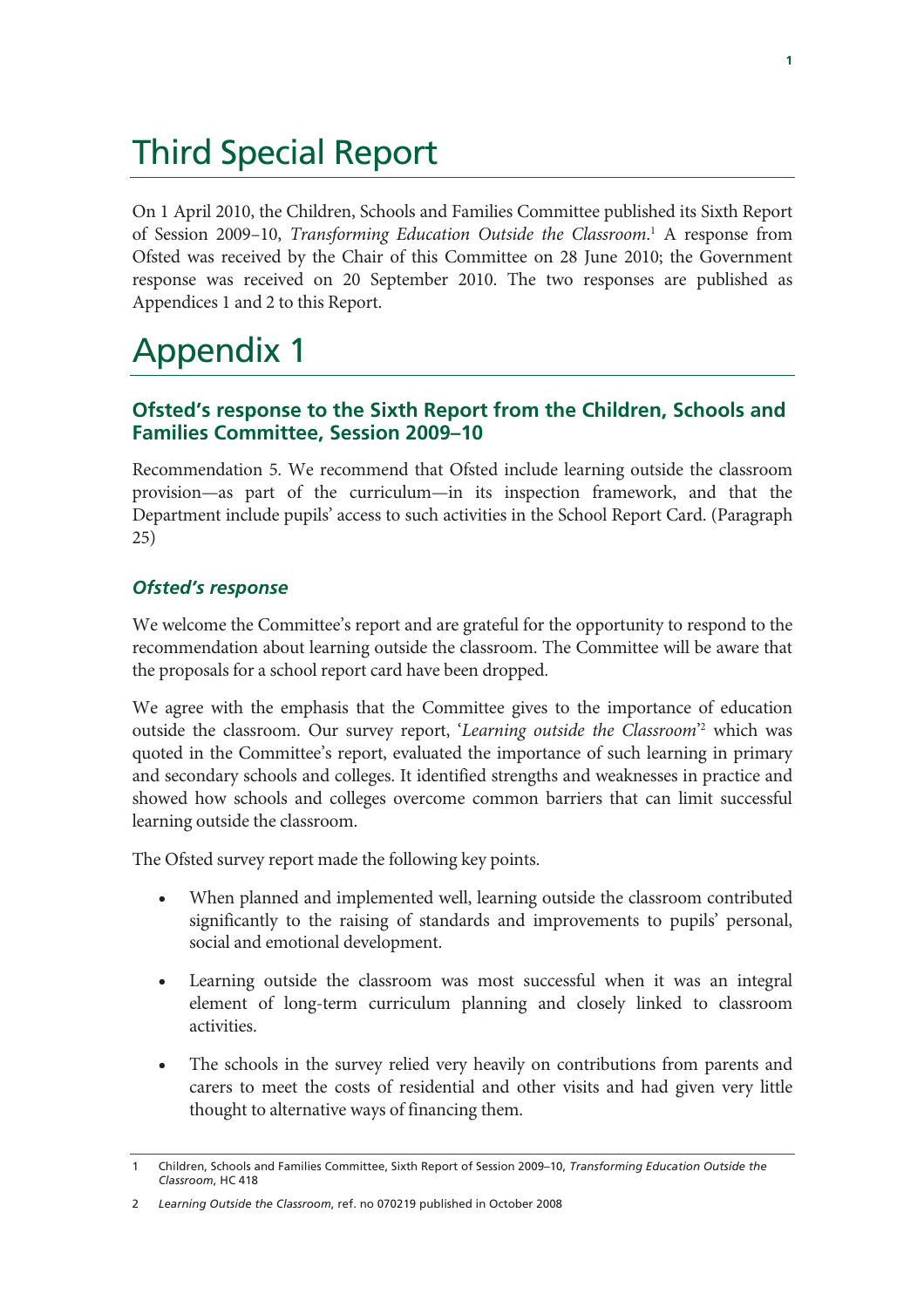• The schools and colleges inspected had worked hard and successfully to overcome the barriers to learning outside the classroom, including those relating to health and safety, pupils' behaviour and teachers' workload.

Amongst other recommendations, Ofsted's report indicated that schools and colleges should ensure their curriculum planning includes sufficient, well-structured opportunities for all learners to engage in learning outside the classroom. It is also crucial that equal and full access to learning outside the classroom is ensured for all learners.

The revised school inspection arrangements introduced in September 2009<sup>3</sup> require inspectors to evaluate the extent to which pupils' enjoy their learning and achieve well. Education outside the classroom, in its various forms, contributes to an enjoyable and enriching education. When inspecting a school's provision, inspectors are required to evaluate the impact that its curriculum and teaching have on pupils' outcomes. Specifically, inspectors are required to take account of the extent to which a broad and balanced curriculum is designed and modified to meet the needs of individuals and groups of pupils, and the design, range and depth of the curriculum from the pupils' perspective. Clearly, a curriculum is only likely to have these qualities or attributes if it provides substantial opportunities for pupils to learn outside the classroom.

In addition, since September inspectors have been required to evaluate the extent and impact of a school's external partnerships and links, especially those that impact on pupils' learning. For example, when scrutinising leadership and management, inspectors make a specific judgement about the effectiveness of partnerships in promoting learning and wellbeing. They also review the extent to which pupils adopt healthy lifestyles, and consider the extent to which all groups participate in physical education and in extra-curricular activities such as dance, sport, music and other constructive leisure activities. Again, this provision is only likely to be evident where there are opportunities for learning outside the classroom.

# Appendix 2

# **Government's response to the Sixth Report from the Children, Schools and Families Committee, Session 2009–10**

# *Introduction*

1. The Children, Schools and Families Committee published the report of its inquiry into Education Outside the Classroom on 1 April 2010.

2. This is the Government response. It is structured as follows:

- Section 1 sets out the progress that has been made since the Committee first reported on Learning Outside the Classroom in 2004 and the approach that this Government intends to take in moving Learning Outside the Classroom forward; and
- Section 2 responds to individual recommendations made by the Committee.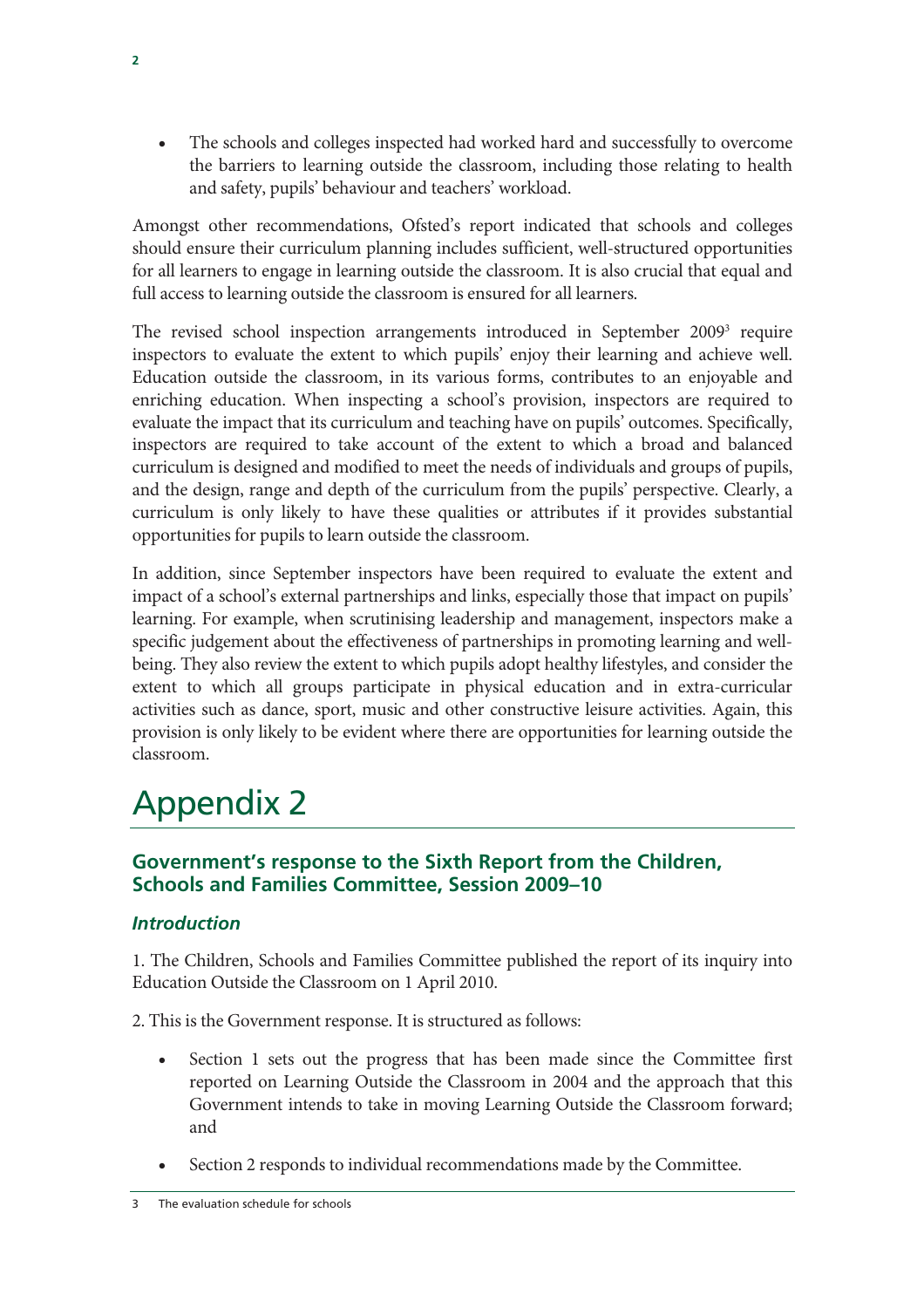## *Section 1—Progress since 2004*

1. Under the previous Administration, significant progress was made in bringing together organisations with an interest in promoting learning outside the classroom. These organisations have worked together on guidance and support for schools and on the development of the Quality Badge accreditation scheme under the direction of a new Council for Learning Outside the Classroom.

2. The Department for Education had a role to play in bringing the organisations together and pump-priming key developments. However, this Government believes that the time has come, as was always planned, for the Department to withdraw and leave the Council and member organisations to work directly with schools and learning outside the classroom providers.

3. We agree with the Committee about the importance of learning outside the classroom. But we also believe it should be for schools to decide how to teach and what mediums to use to deliver that teaching. This includes learning outside the classroom which, like learning within the classroom, should be a matter for teachers' professional judgement and not something prescribed by central government or imposed on schools through bureaucratic requirements.

4. We are not therefore able to accept those recommendations of the Committee which call for additional resources, government regulation, monitoring or guidance.

5. We want to ensure that schools have the maximum freedom to teach in the way that they judge best for their pupils, including through Learning Outside the Classroom activities, and we are ready to explore how to increase school freedom in this regard by, for example, reviewing the constraints flowing from unnecessary Health and Safety red tape or from teachers' pay and conditions.

## *Section 2—Response to individual recommendations*

**1. Learning outside the classroom is important, and the Department must provide adequate funding to achieve maximum impact. We see no reason for the very marked differential in funding levels between the Music Manifesto and the Learning Outside the Classroom Manifesto, and request that the Department provide an explanation for the discrepancy. We believe that the allocation of a comparatively small sum would make an enormous difference to learning outside the classroom, and call on the Department to look again at the resources it has provided for the Council for Learning Outside the Classroom and the Quality Badge scheme.** 

We agree that learning outside the classroom is important. However, we do not agree that more central funding is needed. The Department has supported the manifesto partnership, and more recently the Council for Learning Outside the Classroom, with funding of just over £5 million between 2006–2010. This direct funding from the Department was always intended to pump-prime key developments. We believe that the time has now come for the Department to withdraw and leave the Council and its member organisations to work directly with schools and learning outside the classroom providers.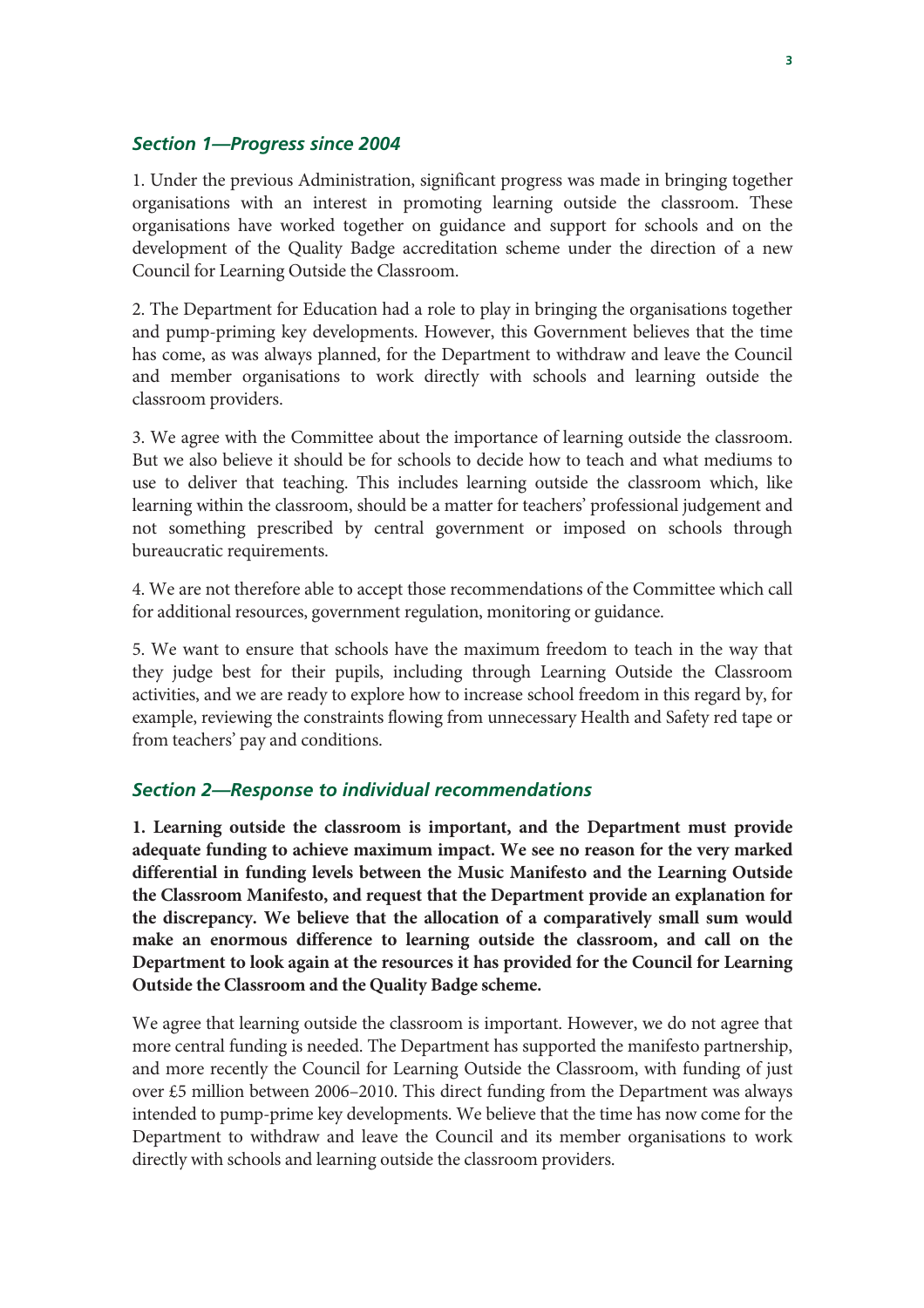The Department's direct subsidy for the manifesto partnership and for the LOtC Council has been in addition to a range of other funding that has directly contributed to more young people experiencing the world beyond the classroom, for example:

- Over  $\pm 1$  billion (up to 2011) has been made available to local authorities and schools to develop and deliver sustainable extended services including after school activities.
- The Strategic Commissioning programme was established in 2003 and exists to support and enrich the learning of children and young people and to promote inclusion through the use of cultural resources in national and regional museums. By 2011, this programme, to which DfE has contributed £1.5m a year, will have seen £32 million of investment.

**2. Learning outside the classroom must not become only the preserve of pupils from more affluent backgrounds or from the independent schools sector—all children should have opportunities to experience environments away from their local area, and to visit museums and galleries and other sites of interest, including the natural environment of the English countryside. We call on the Department to ensure that families' ability to pay is not a deterrent to schools offering or pupils participating in school trips and visits. We commend to the Department the principle of subsidies for children from low-income families for school trips.** 

We agree that all children should have the opportunity to take part in school visits and trips with an educational purpose.

We trust schools to make sensible and sensitive decisions about arrangements for visits which do not disadvantage children from less well-off families. Schools are free to subsidise the costs of educational visits for less well-off families and may not, as a matter of law, charge for any visits that are being undertaken as part of the National Curriculum, or as part of preparing a child for a prescribed public examination. The school may, however, ask for voluntary contributions and may charge to cover the cost of board and lodging.

When a school informs parents about a forthcoming visit, they should make it clear that parents who can prove that they are in receipt of certain benefits are exempt from paying the cost of board and lodging.

# **3. We are of the view that, to ensure that learning outside the classroom is taken seriously by all schools, there should be an individual entitlement within the National Curriculum to at least one out of school visit a term.**

We do not agree with the suggestion that an entitlement to one school visit a term should be built into the National Curriculum. The purpose of the National Curriculum should be to set out what should be taught not how it should be taught. That is why we intend to review the National Curriculum to return it to its original purpose—a core national entitlement organised around subject disciplines—and give teachers the freedom to decide how to teach that core entitlement, including using activities outside of the classroom. Furthermore, learning outside the classroom is not just about one off trips. It should provide young people with a wide range of experiences which progressively build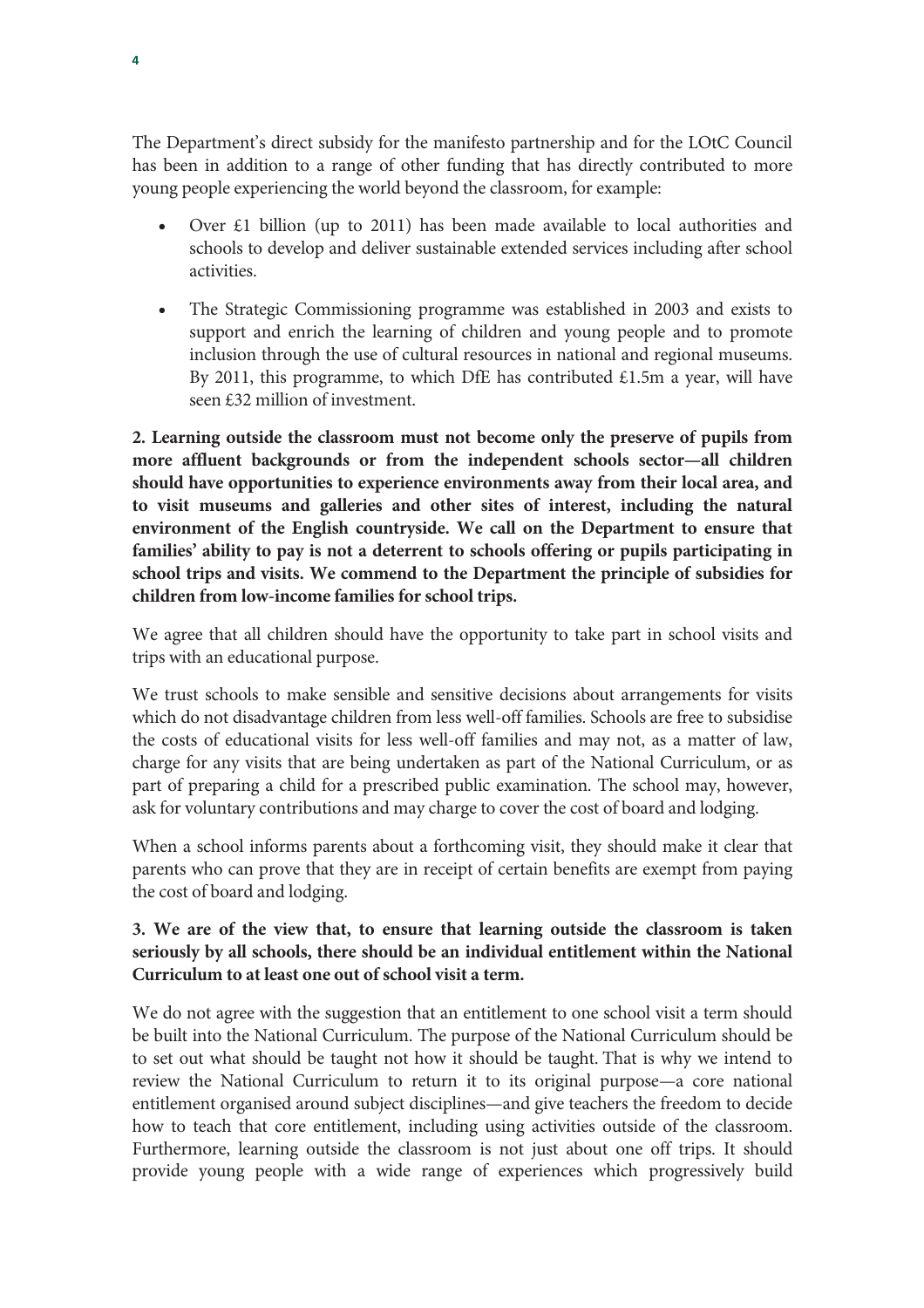children's knowledge and understanding of subject disciplines, systematically complementing learning in the classroom.

# **4. The Department and the Qualifications and Curriculum Development Agency must ensure that the importance of such provision is indicated systematically throughout curriculum-related frameworks and materials.**

We think this is unnecessary and is an issue which should be left to the professional judgement of teachers. We have committed to reducing the current amount of guidance to schools so that they can focus on their core purpose of raising standards for all children through high quality teaching and learning. We put our trust in front-line professionals to make the right decisions about the medium of learning for all young people. We know that many schools value the impact of learning outside the classroom and we expect that to continue.

# **5. We recommend that Ofsted include learning outside the classroom provision—as part of the curriculum—in its inspection framework, and that the Department include pupils' access to such activities in the School Report Card.**

We are reviewing school improvement and accountability measures, including the inspection arrangements. It is important that school inspection focus on the core elements of school performance such as standards, quality of leadership, and behaviour and safety. The quality of a school's learning outside the classroom should be judged by the results it helps the school to achieve, not in its own right. We are not pursuing the previous plans for a School Report Card but we are looking at the performance tables with a view to providing parents with a wider range of performance information than is currently available. We expect that many schools will take the opportunity to publish information for prospective parents about their learning outside the classroom activities. They do not need the Government to tell them to do this.

# **6. The Department should monitor the number and range of learning outside the classroom activities provided by schools. Analysis should include a breakdown by category of school and the socio-economic characteristics of the pupils taking part.**

We do not agree that schools should have to provide such information to the DfE, at a time when schools are asking us to reduce bureaucratic and data collection burdens. We are determined to reduce the bureaucratic burden placed on schools and we are committed to a 30% reduction in front-line data collection burdens by 2011/12.

Furthermore, the Council have already undertaken a sampling survey which will enabled them to obtain a baseline picture of learning outside the classroom in schools whilst minimising the burden on schools. This year, the Council has commissioned research to repeat the baseline study in order to measure year on year trends. This will also provide an analysis to further demonstrate the effects and benefits for young people.

**7. The delay in getting revised health and safety guidance in place is disappointing. We urge the Department to publish this guidance at the earliest opportunity. Without a further drive to both ease concerns about litigation and root out the use of health and safety as an excuse for curtailing provision, the effort and funding that has been put into promoting learning outside the classroom will be wasted.**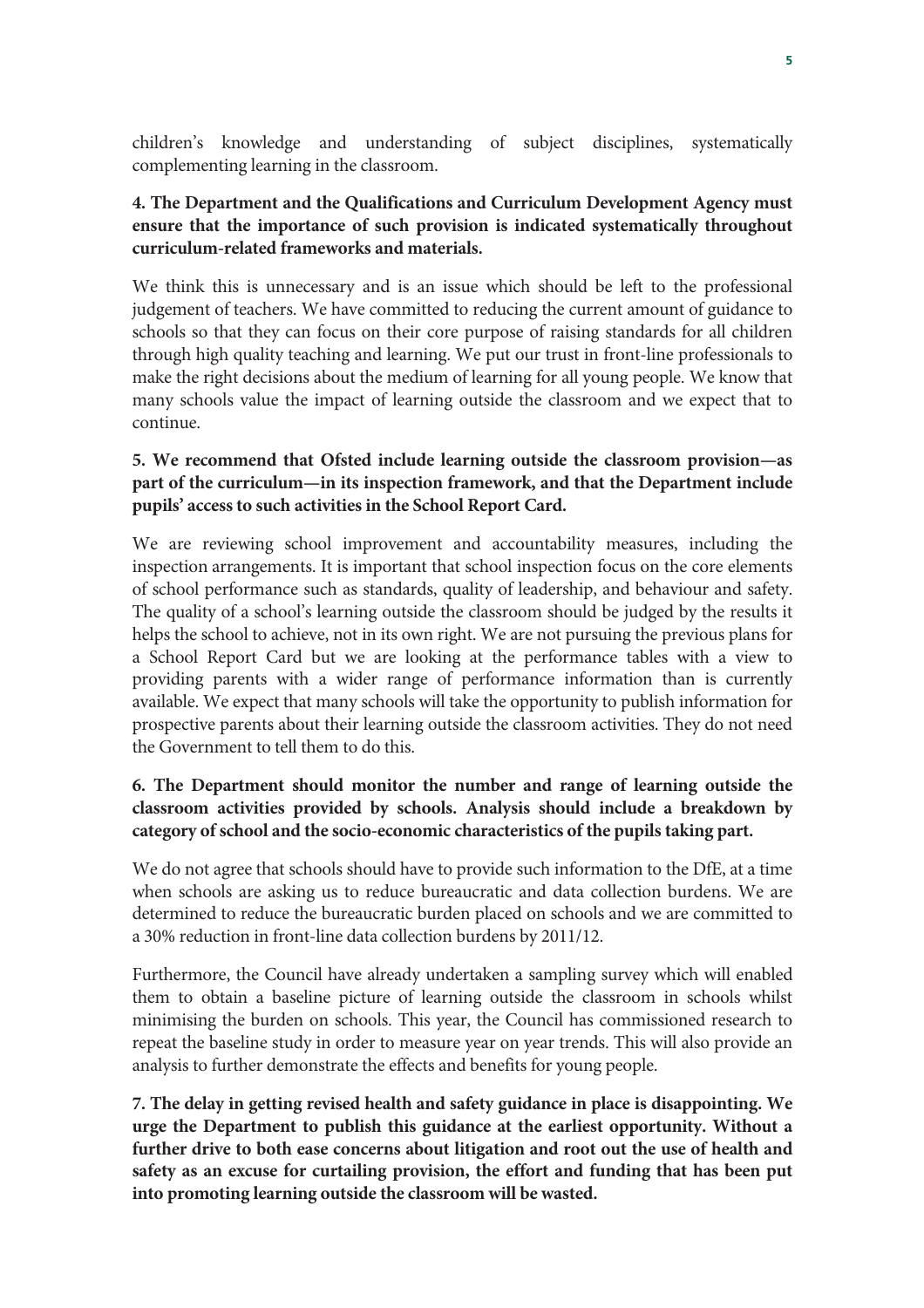We agree that we need to ease concerns about litigation and root out the use of health and safety as an excuse for curtailing provision. We are contributing to Lord Young's current review of health and safety law which is investigating concerns over the application and perception of health and safety legislation and the rise of the compensation culture.

In the meantime, the comprehensive material published by the Department in 1998 and 2001/02 remains relevant in most respects, and we consulted on an update between late 2009 to early 2010. The form and content of new guidance will need to reflect the findings of Lord Young's review, and for that reason is unlikely to be ready before the final quarter of 2010 at earliest.

**8. We were impressed by the way in which some schools had found it possible to accommodate the 'rarely cover' provisions through, for example, the reorganisation of the school timetable. We were disappointed to learn that some school leaders seem to be interpreting the 'rarely cover' provisions as an excuse to prevent pupils and teachers from being out of school during the school day. We call on the Department and the teacher unions to provide stronger leadership on this matter and to assist schools in planning their provision in the context of 'rarely cover'.** 

Schools should be free to organise themselves and that is why we are bringing in measures to give them greater freedoms. As part of this, consideration will be given to provisions relating to teachers' terms and conditions including "rarely cover".

In terms of the current provisions, it remains that these activities should be planned well in advance and appropriate cover arrangements put in place. Every school should publish a calendar of scheduled activities and a timetable setting out the school's provision for teaching and learning to allow another member of staff to be timetabled to take the lesson. This makes planning and consulting with staff and their union representatives on the school's calendar and staff timetables critical.

Any in year changes to the calendar and timetable should only be for sound educational reasons and made as infrequently as possible.

**9. Learning outside the classroom has a range of potential supporters and powerful lobby groups to draw on—the science lobby in the universities, celebrity environmentalists, and the farming lobby, to name a few. The sector requires champions who are committed to promoting the educational and social benefits of learning outside the classroom. These champions are limited in what they can achieve without the back-up of sufficient resourcing of related initiatives, learning outside the classroom being made an entitlement within the National Curriculum and being covered in school inspections.** 

We know that there are many strong and vocal supporters of learning outside the classroom. It was their influence that led the previous Government to develop the Manifesto in 2006 with a vision for it to eventually be driven by the Council, and crucially the sectors and organisations that sit beneath it. We welcome champions for the sector, but do not agree with the recommendation that further intervention from central government would boost their role.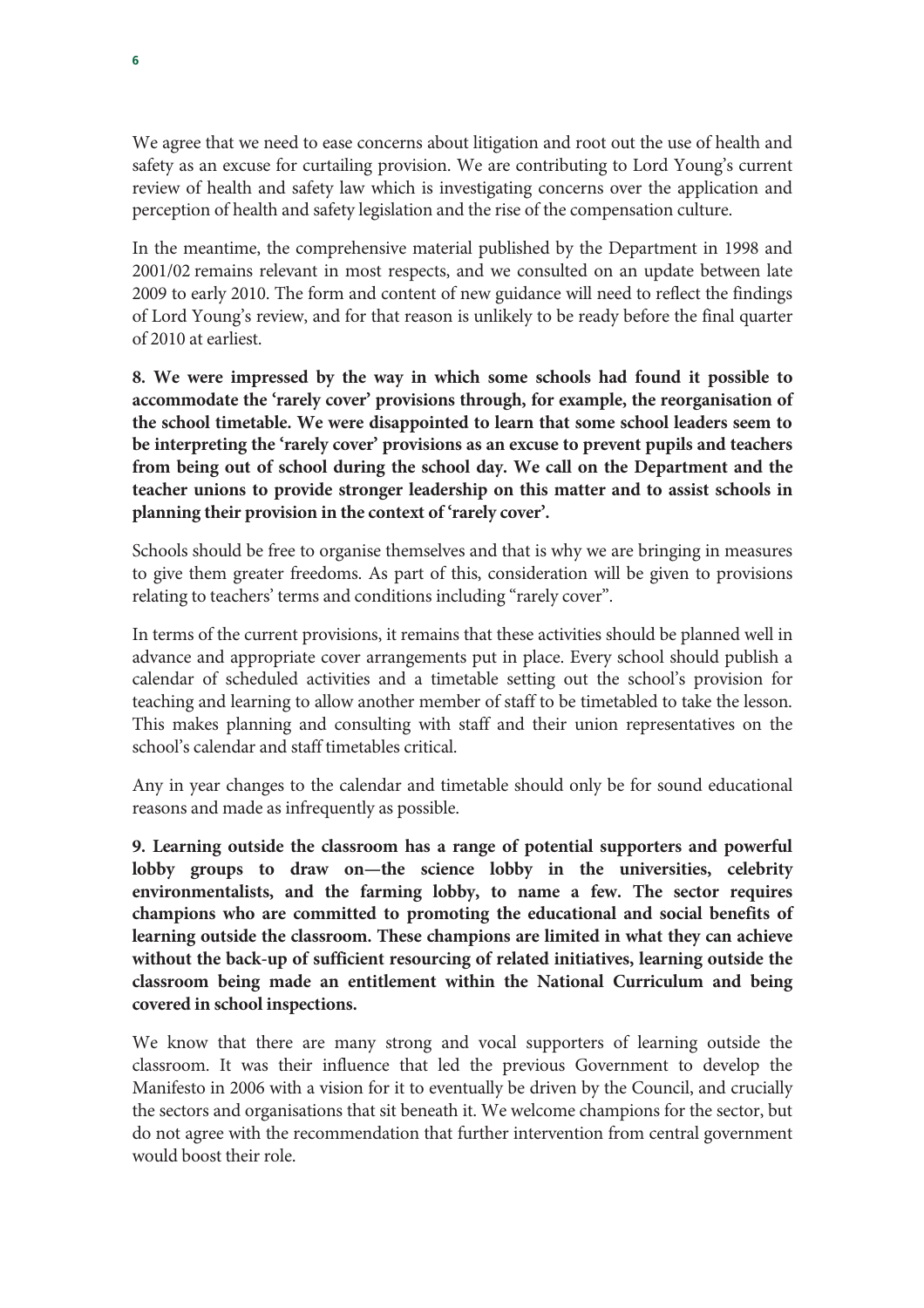We want to change fundamentally the relationship between schools and the Government, Ofsted and Local Authorities. This means a significant reduction in the number of initiatives from the centre, an increase in school autonomy, and putting our trust in frontline professionals to make the right decisions to deliver high quality teaching and learning for all young people.

# **10. We believe that each school should have an explicit policy on learning outside the classroom, covering both the educational and health and safety aspects of this provision. Schools should appoint a suitably trained learning outside the classroom coordinator to deliver the policy.**

There is no need for the Government to impose a bureaucratic requirement on schools to have a written policy on learning outside the classroom. We support the need for teachers to be well prepared to deliver learning outside the classroom activities, particularly when it comes to aspects of health and safety. However, in line with this Government's approach to reducing bureaucracy and putting our trust in teachers, we do not intend to compel schools to follow one policy or one direction over another.

If schools choose, there is support available through Local Authority advisers, working closely with the Outdoor Education Advisers Panel and the Council for LOtC. This approach will allow schools to develop an approach or policy at a local level that works best for them.

**11. Learning outside the classroom supports pupils' learning and development. It has the potential to enrich and enliven teaching across all subjects. Teachers need to be exposed to learning outside the curriculum from early on in their career, and this should not be left to chance. We expect to see a clearer and more consistent presence for learning outside the classroom across initial teacher training and early career and ongoing professional development for teachers.** 

There is already a clear presence for learning outside the classroom within Initial Teacher Training. The Training and Development Agency (TDA) is currently scoping a review of professional and occupational standards for the whole schools workforce, and will be considering how best to reflect a number of emerging policy issues as part of that review. The TDA is already committed to considering the role of LOTC and fieldwork in initial teacher training, particularly in relation to the qualified teacher status (QTS) standards, as part of the review.

The QTS standards require all trainees to be aware of their own rights and responsibilities in areas such as health and safety, and to demonstrate, through the teaching of their subject, that they can establish purposeful and safe learning environments.

QTS standard Q30 states that those recommended for the award of QTS should: "Establish a purposeful and safe learning environment conducive to learning and identify opportunities for learners to learn in out-of-school contexts." The TDA guidance accompanying the standard states that: "Trainees should be able to identify opportunities for children and young people to learn in the school grounds and in out-of-school contexts such as museums, theatres, field centres and work settings. In order to meet this standard, trainees are not expected to undertake out-of-school visits, nor to take sole responsibility for the organisation and leadership of any such visits."